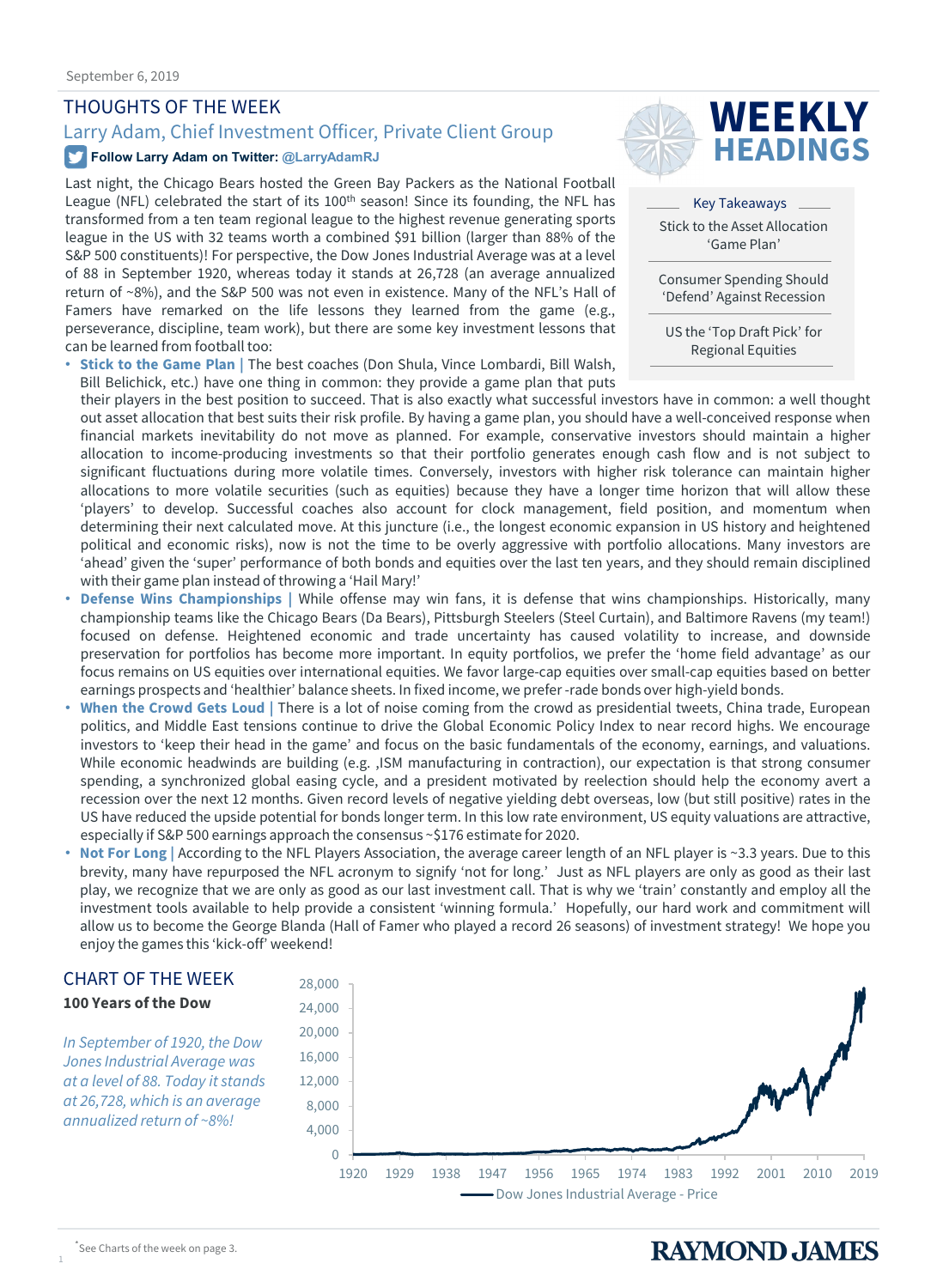### ECONOMY

- The ISM surveys were mixed in August as the ISM Manufacturing Index declined into contraction territory (driven in part by weakness in new orders and production subsectors) for the first time in three years, but the ISM Services Index rose to the highest level in four months. This reflects the current dichotomy of the US economy, as the manufacturing sector is hampered by the slowdown in global growth and trade uncertainty while the services sector remains robust.
- The August Employment Report disappointed. Nonfarm payrolls rose by 130,000 (median forecast: +160,000), despite a 25,000 boost from temporary hiring for the 2020 census. Private-sector payrolls rose by 96,000, leaving the three-month average at 129,000 (vs. +215,000 in 2018). Average hourly earnings rose 0.4% (+3.2% y/y), up 0.5% for production workers (+3.5% y/y). Elevated wage pressures will only add to the debate for Fed members of whether or not to cut interest rates at the September 17- 18 FOMC policy meeting. Officials are likely to remain split, but the factors that led the Fed to cut in late July remain (e.g. slowing global economic growth and trade uncertainty).
- **Focus of the Week:** The August Consumer Price Index (Thursday) is expected to reflect a dip in gasoline prices, but core inflation should remain moderate on a year-over-year basis. Following three strong months, retail sales (Friday) are likely to have risen more moderately in August(unit motor vehicle sales were about flat and gasoline prices fell).

#### September 9 – September 13



Industrial Production (France/Italy)





9/23 Manufacturing PMI

### US EQUITY

- After trading between its 50 and 200 day moving averages (DMA) since the beginning of August, the S&P 500 decisively broke above its 50 DMA of 2,945 to close the session at 2,976 on the heels of news that the US and China agreed to additional trade talks in Washington in early October and solid economic data (strong ISM services report).
- While the market will continue to fluctuate with incoming trade headlines, the equity market continues to be supported by positive earnings growth, favorable valuations, attractive dividend yields (particularly relative to sovereign yields) and supportive seasonality, as the fourth quarter is historically the strongest quarter of the year for equities.
- **Focus of the Week:** The next level of upside resistance will be found in the 2,995 and 3,027 range, while broad-based support remains in the 2,728-2,808 range (June low/200 DMA). Barring a surprise with either trade or the Fed in the coming weeks, the market will likely be bound within these levels. Tactical investors/traders should remain patient for now. Long-term investors can continue to accumulate during weak periods.

#### FIXED INCOME

- On the back of a more conciliatory tone in trade talks between the US and China (as more talks are scheduled for early October) and positive services data in the US, longer-term sovereign yields rose sharply (particularly the 30-year Treasury bouncing off its key long-term support level) during the week. This brought the yield curve between the 10-year and 2-year maturities out of an inversion and into positive territory for the first time in two weeks.
- Given that the US remains one of the few developed markets where interest rates are positive (global negative yielding debt recently topped \$17 trillion), US yields will likely remain depressed due to increased demand from foreign buyers.
- **Focus of the week:** The key focus of investor attention will be on the ECB meeting next week. Draghi raised the possibility of restarting the asset purchase program. This could trigger further rate declines and add to the already diverse rate climate between the US and Europe. US Treasuries are arguably being influenced more by globalrates than by the US economy.

#### INTERNATIONAL & POLICY

- The resumption of high-level trade talks between the US and China in early October is a near-term positive given the opportunity for progress, but the fundamental backdrop of the two sides 'fighting while embracing' is due to continue into the fall. This puts off the next round of discussions until after tariffs are due to jump to 30% on \$250 billion Chinese imports on October 1 – a further potential hit to market sentiment if they are implemented as scheduled.
- It's unclear what progress can be made in October/November in order to avert or delay the more significant tariffs slated to hit more consumer-sensitive items beginning December 15. Both the US and China appear to be preparing for a protracted battle rather than a reconciliation in the short/medium-term, and political dynamics that encourage President Trump to continue to apply significant pressure on China increase the chances that meaningful resolution to the trade dispute will be a post-2020 event.
- The Brexit saga continues in the UK. Parliament has shown its hand by pushing for legislation that would bar a no-deal Brexit. It also has not yet agreed in sufficient numbers to accede to the prime minister's wish for an election in October. The latter is still a plausible outcome, but only when further legislative constraints on a no-deal have been completed. The UK remains horribly split, both in the general population and in Parliament. This highlights a soft Brexit compromise as the most sensible route, an outcome which would lead to UK domestic assets (including the pound) trading higher. However there are many barriers to this and further inevitable twists and turns upcoming.
- Carrie Lam, Hong Kong's Chief Executive, recently withdrew the controversial extradition bill that had sparked widespread protests. This has been heralded as an olive branch and an attempt by the Chinese government (which is clearly pulling the strings here) to calm the situation. This should help support regional Chinese assets.
- **Focus of the week:** Investors will be watching both US/China trade and Brexit developments closely over the next week for indications of positive progress, which may in turn fuel a continuation of the rally in risk assets.

2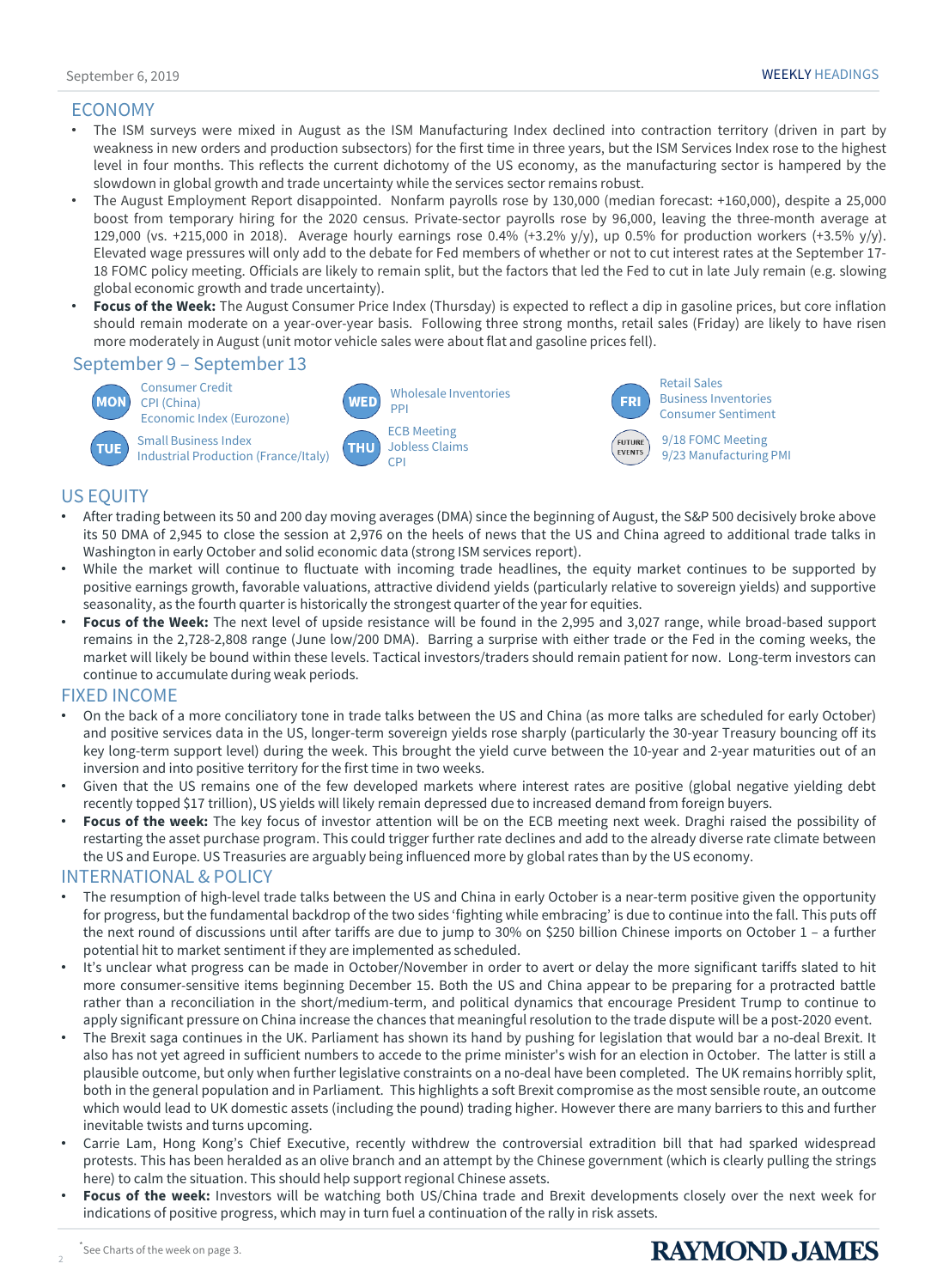#### Charts of the Week



S&P 500 Breaking Out of its Recent Range



30-Year Treasury Yield Bounces off of Support





Nonfarm Payrolls (Thousands) - 3 Month Average

S&P 500 Dividend Yield vs. Sovereign Yields 2.5% 2.1% 2.0% *The S&P 500 dividend yield is*  2.0% *now above all US Treasuries* 1.6% 1.5% *across the yield curve.* 1.5% 1.0% 0.6% 0.5% 0.0%  $-0.5%$ -0.3%  $-1.0\%$  -0.6% 10Y JGB Dividend 30Y Treasury 10Y Treasury 2Y Treasury 10Y Gilt 10Y Bund S&P 500 30Y Treasury Treasury LOY Treasur  $\geq$ Yield

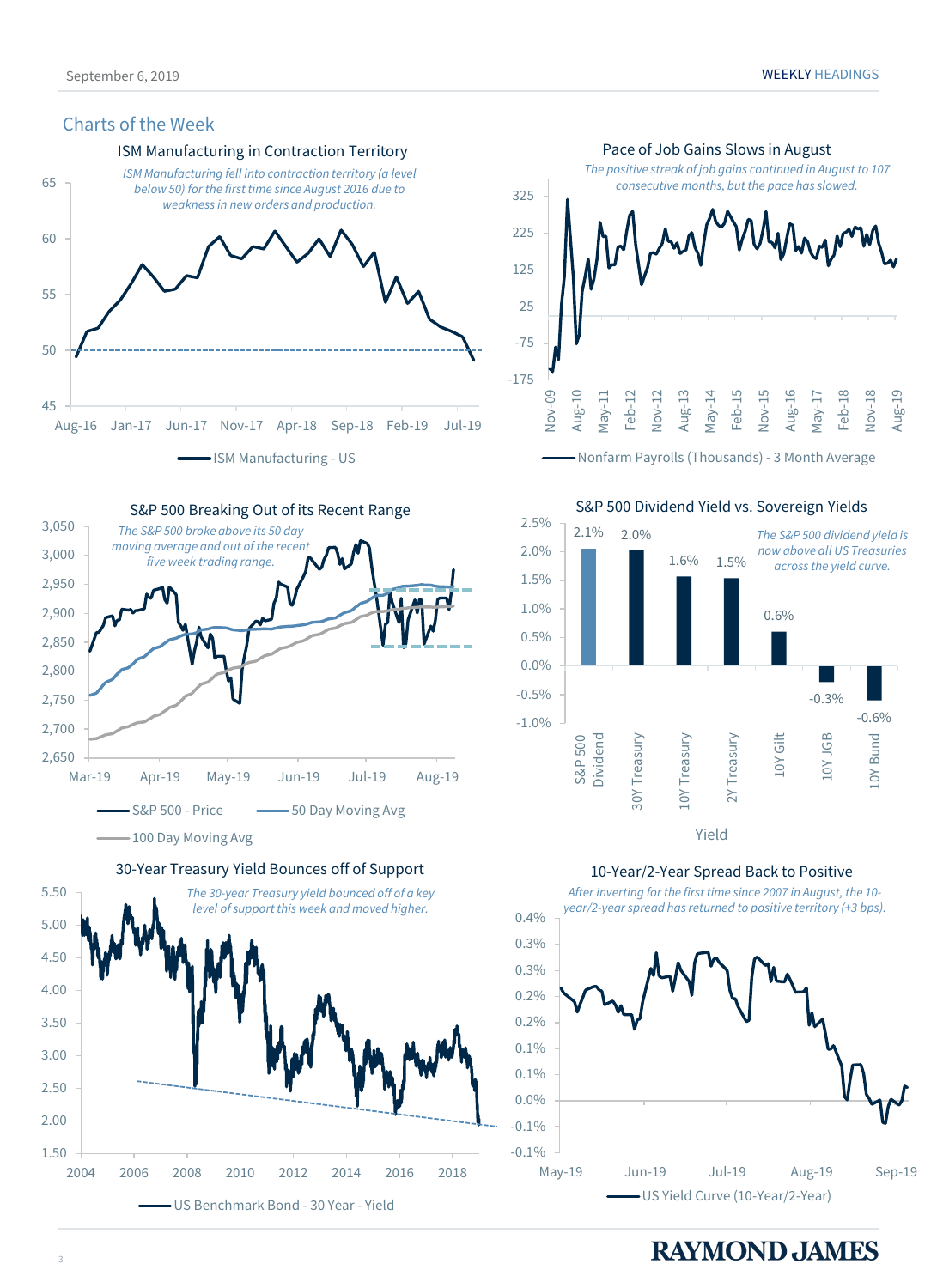

### Asset Class Performance | Distribution by Asset Class and Style (as of September 5)

### Asset Class Performance | Weekly and Year-to-Date (as of September 5)



\*\*Assumes all asset classes are priced in US dollars unless otherwise noted. | Ranked in order of performances (best to worst).

4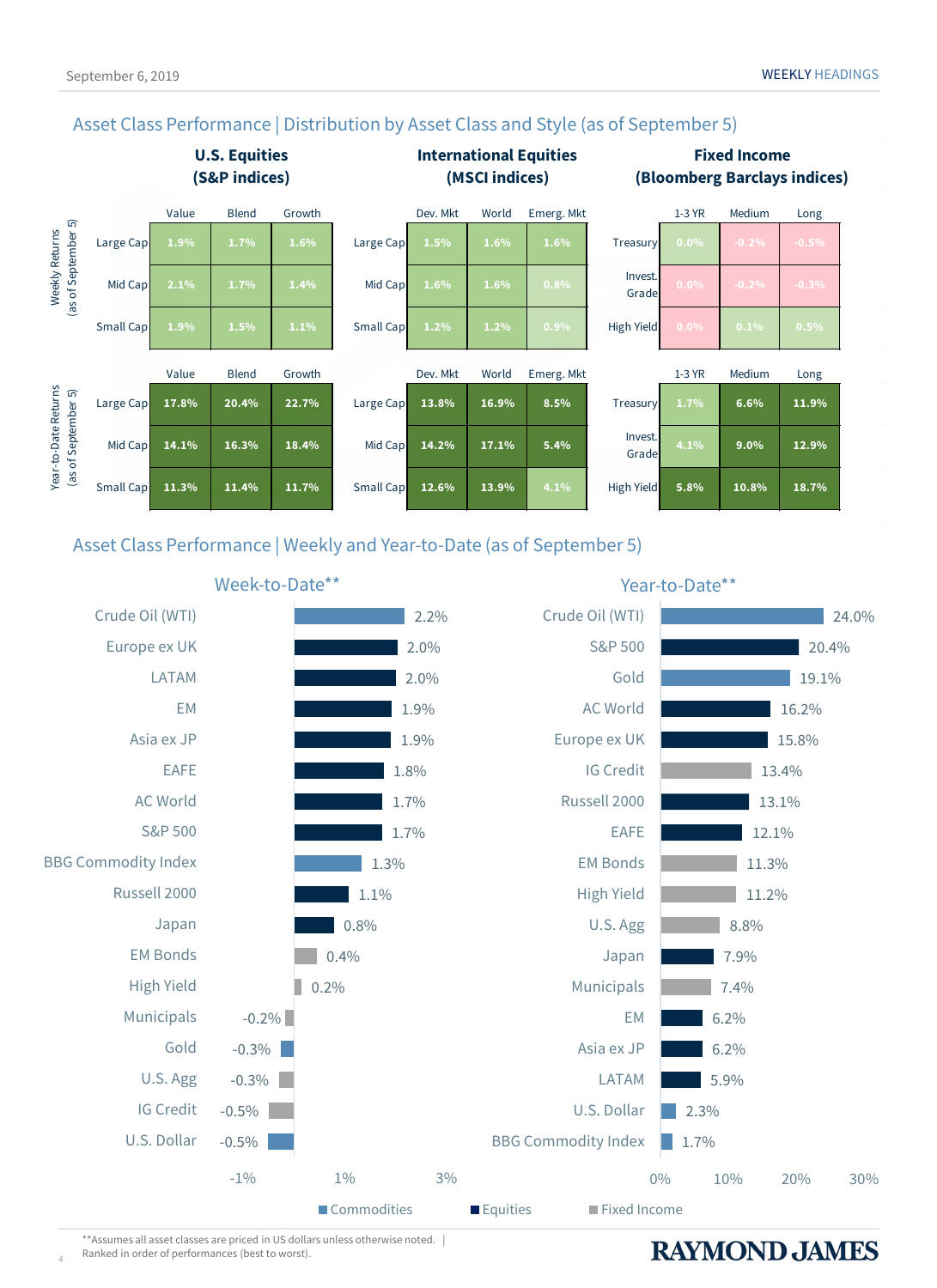# Weekly Data

### Data as of September 5

#### **U.S Equities**

| Index                  | Price   | Weekly | <b>MTD</b> | <b>YTD</b> | 1 Year | 3 Year | 5 Year | 10 Year |
|------------------------|---------|--------|------------|------------|--------|--------|--------|---------|
| <b>S&amp;P 500</b>     | 2976.0  | 1.7    | 1.7        | 20.4       | 5.2    | 13.2   | 10.8   | 15.8    |
| DJ Industrial Average  | 26728.2 | 1.2    | $1.2\,$    | 14.6       | 2.9    | 19.3   | 12.6   | 16.1    |
| NASDAO Composite Index | 8116.8  | 1.9    | 1.9        | 22.3       | 1.5    | 19.9   | 13.1   | 19.0    |
| Russell 1000           | 3162.8  | 1.7    | 1.7        | 20.5       | 2.5    | 12.6   | 9.9    | 13.5    |
| Russell 2000           | 3754.6  | 1.1    | 1.1        | 13.1       | (12.9) | 7.9    | 6.4    | 11.6    |
| Russell Midcap         | 5726.9  | 1.6    | 1.6        | 21.5       | 0.5    | 10.1   | 7.9    | 13.5    |

#### **Equity Sectors**

| Sector                        | Price  | Weekly | <b>MTD</b> | <b>YTD</b> | 1 Year | 3 Year | 5 Year | 10 Year |
|-------------------------------|--------|--------|------------|------------|--------|--------|--------|---------|
| <b>Materials</b>              | 355.7  | 0.5    | 0.5        | 14.1       | (1.9)  | 7.2    | 4.4    | 9.4     |
| Industrials                   | 646.6  | 1.7    | 1.7        | 21.0       | 1.6    | 10.6   | 9.1    | 13.9    |
| <b>Comm Services</b>          | 170.2  | 2.2    | 2.2        | 23.8       | 12.4   | 3.3    | 5.5    | 10.1    |
| <b>Utilities</b>              | 318.2  | 0.8    | 0.8        | 21.1       | 19.8   | 12.1   | 11.5   | 12.4    |
| <b>Consumer Discretionary</b> | 963.0  | 2.5    | 2.5        | 24.4       | 6.0    | 16.1   | 13.6   | 18.4    |
| <b>Consumer Staples</b>       | 625.5  | 0.8    | 0.8        | 22.2       | 15.9   | 6.8    | 9.0    | 12.6    |
| <b>Health Care</b>            | 1050.5 | 0.4    | 0.4        | 6.2        | 0.2    | 9.7    | 9.0    | 14.4    |
| Information Technology        | 1428.9 | 2.6    | 2.6        | 32.7       | 11.3   | 23.6   | 18.3   | 17.7    |
| Energy                        | 431.0  | 2.2    | 2.2        | 4.4        | (18.2) | (2.4)  | (6.5)  | 3.7     |
| <b>Financials</b>             | 453.9  | 1.9    | 1.9        | 16.5       | (1.6)  | 13.3   | 9.7    | 11.1    |
| <b>Real Estate</b>            | 245.4  | 1.2    | 1.2        | 29.9       | 22.1   | 9.7    | 10.3   | 16.1    |

#### **Fixed Income**

| Index                                | <b>Yield</b> | Weekly | <b>MTD</b> | YTD  | 1 Year | 3 Year | 5 Year | 10 Year |
|--------------------------------------|--------------|--------|------------|------|--------|--------|--------|---------|
| 3-Month Treasury Bill (%)            | 2.0          | 0.0    | 0.0        | 1.6  | 2.3    | 1.4    | 0.9    | 0.5     |
| 2-Year Treasury (%)                  | 1.5          | (0.1)  | (0.1)      | 3.0  | 4.2    | 1.4    | 1.2    | 1.1     |
| 10-Year Treasury (%)                 | 1.6          | (0.5)  | (0.5)      | 11.9 | 14.9   | 2.1    | 3.5    | 4.2     |
| Barclays US Corporate High Yield     | 6.3          | 0.2    | 0.2        | 11.2 | 6.8    | 6.2    | 5.0    | 8.5     |
| Bloomberg Barclays US Aggregate      | 2.2          | (0.3)  | (0.3)      | 8.8  | 10.1   | 3.0    | 3.4    | 3.9     |
| <b>Bloomberg Barclays Municipals</b> |              | (0.2)  | (0.2)      | 7.4  | 8.7    | 3.3    | 3.9    | 4.5     |
| Bloomberg Barclays IG Credit         | 2.9          | (0.5)  | (0.5)      | 13.4 | 13.2   | 4.6    | 4.6    | 5.8     |
| <b>Bloomberg Barclays EM Bonds</b>   | 4.9          | 0.4    | 0.4        | 11.3 | 12.9   | 4.7    | 4.8    | 7.1     |

#### **Commodities**

| Index                         | Price  | Weekly <b>N</b> | <b>MTD</b> | <b>YTD</b> | 1 Year | 3 Year | 5 Year | 10 Year |
|-------------------------------|--------|-----------------|------------|------------|--------|--------|--------|---------|
| WTI Crude (\$/bl)             | 56.3   | 2.2             | 2.2        | 24.0       | (18.1) | 8.2    | (9.6)  | (1.9)   |
| Gold (\$/Troy Oz)             | 1525.5 | 0.3             |            | 19.1       |        | 4.8    | 3.8    | 4.3     |
| Dow Jones-UBS Commodity Index | 78.0   | 1.3             | 1.3        | 1.7        | (5.6)  | (2.0)  | (9.0)  | (4.4)   |

#### **Currencies** Currency **Price Weekly MTD YTD 1 Year 3 Year 5 Year 10 Year** U.S. Dollar Index 98.4 (0.5) (0.5) 2.3 3.4 0.9 3.3 2.3 U.S. Dollar per Euro<br>
U.S. Dollar per British Pounds<br>
1.2 1.2 1.2 (3.2) (4.9) (2.5) (5.5) (2.8) U.S. Dollar per British Pounds 1.2 1.2 1.2 (3.2) (4.9) (2.5) (5.5) (2.8) Japanese Yen per U.S. Dollar 107.1 0.9 0.9 (2.4) (4.1) 0.9 0.4 1.4

#### **International Equities**

| Index             | Price  | Weekly | <b>MTD</b> | YTD  | 1 Year | 3 Year | 5 Year | 10 Year |
|-------------------|--------|--------|------------|------|--------|--------|--------|---------|
| MSCI AC World     | 519.5  | 1.7    | 1.7        | 16.2 | 3.3    | 10.1   | 6.4    | 9.4     |
| <b>MSCIEAFE</b>   | 1873.8 | 1.8    | 1.8        | 12.1 | 0.9    | 6.5    | 2.7    | 5.9     |
| MSCI Europe ex UK | 1963.8 | 2.0    | 2.0        | 15.8 | 2.6    | 7.8    | 3.2    | 6.1     |
| <b>MSCI Japan</b> | 3123.7 | 0.8    | 0.8        | 7.9  | (2.2)  | 6.0    | 5.1    | 5.6     |
| MSCI EM           | 1003.0 | 1.9    | 1.9        | 6.2  | 1.1    | 6.6    | 1.0    | 4.5     |
| MSCI Asia ex JP   | 620.3  | 1.9    | 1.9        | 6.2  | (1.6)  | 7.2    | 3.2    | 6.4     |
| <b>MSCILATAM</b>  | 2652.7 | 2.0    | 2.0        | 5.9  | 15.4   | 5.9    | (3.3)  | 0.8     |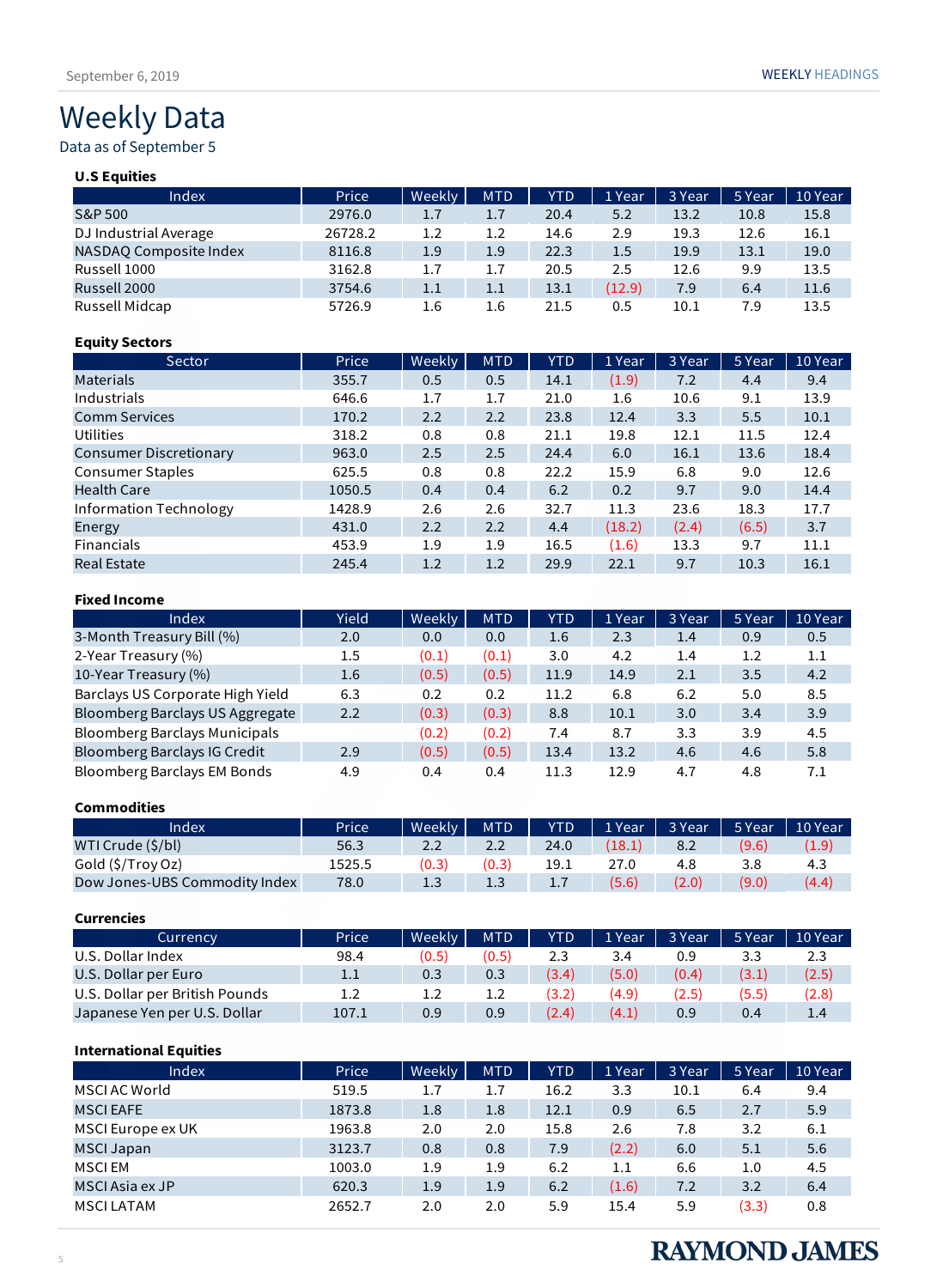#### DISCLOSURES

All expressions of opinion reflect the judgment of the author(s), and are subject to change. This information should not be construed as a recommendation. The foregoing content is subject to change at any time without notice. Content provided herein is for informational purposes only. There is no guarantee that these statements, opinions or forecasts provided herein will prove to be correct. Past performance is not a guarantee of future results. Indices and peer groups are not available for direct investment. Any investor who attempts to mimic the performance of an index or peer group would incur fees and expenses that would reduce returns. No investment strategy can guarantee success. Economic and market conditions are subject to change. Investing involves risks including the possible loss of capital.

INTERNATIONAL INVESTING | International investing involves additional risks such as currency fluctuations, differing financial accounting standards, and possible political and economic instability. These risks are greater in emerging markets.

SECTORS | Sector investments are companies engaged in business related to a specific economic sector and are presented herein for illustrative purposes only and should not be considered as the sole basis for an investment decision. Sectors are subject to fierce competition and their products and services may be subject to rapid obsolescence. There are additional risks associated with investing in an individual sector, including limited diversification.

OIL | Investing in oil involves special risks, including the potential adverse effects of state and federal regulation and may not be suitable for all investors.

CURRENCIES | Currencies investing are generally considered speculative because of the significant potential for investment loss. Their markets are likely to be volatile and there may be sharp price fluctuations even during periods when prices overall are rising.

GOLD | Gold is subject to the special risks associated with investing in precious metals, including but not limited to: price may be subject to wide fluctuation; the market is relatively limited; the sources are concentrated in countries that have the potential for instability; and the market is unregulated.

FIXED INCOME | Fixed-income securities (or "bonds") are exposed to various risks including but not limited to credit (risk of default of principal and interest payments), market and liquidity, interest rate, reinvestment, legislative (changes to the tax code), and call risks. There is an inverse relationship between interest rate movements and fixed income prices. Generally, when interest rates rise, fixed income prices fall and when interest rates fall, fixed income prices generally rise.

US TREASURIES | US Treasury securities are guaranteed by the US government and, if held to maturity, offer a fixed rate of return and guaranteed principal value.

#### **DESIGNATIONS**

Found a shorter version for the CFP: Certified Financial Planner Board of Standards Inc. owns the certification marks CFP® and CERTIFIED FINANCIAL PLANNER™ in the U.S.

Investments & Wealth Institute<sup>TM</sup> (The Institute) is the owner of the certification marks "CIMA" and "Certified Investment Management Analyst." Use of CIMA and/or Certified Investment Management Analyst signifies that the user has successfully completed The Institute's initial and ongoing credentialing requirements for investment management professionals.

#### DATA SOURCES

FactSet and Bloomberg.

#### DOMESTIC EQUITY DEFINITION

LARGE GROWTH | **Russell 1000 Growth Total Return Index:** This index represents a segment of the Russell 1000 Index with a greater-than-average growth orientation. Companies in this index have higher price-to-book and price-earnings ratios, lower dividend yields and higher forecasted growth values. This index includes the effects of reinvested dividends.

MID GROWTH | **Russell Mid Cap Growth Total Return Index:** This index contains stocks from the Russell Midcap Index with a greater-than-average growth orientation. The stocks are also members of the Russell 1000 Growth Index. This index includes the effects of reinvested dividends.

SMALL GROWTH | **Russell 2000 Growth Total Return Index:** This index represents a segment of the Russell 2000 Index with a greater-than-average growth orientation. The combined market capitalization of the Russell 2000 Growth and Value Indices will add up to the total market cap of the Russell 2000. This index includes the effects of reinvested dividends.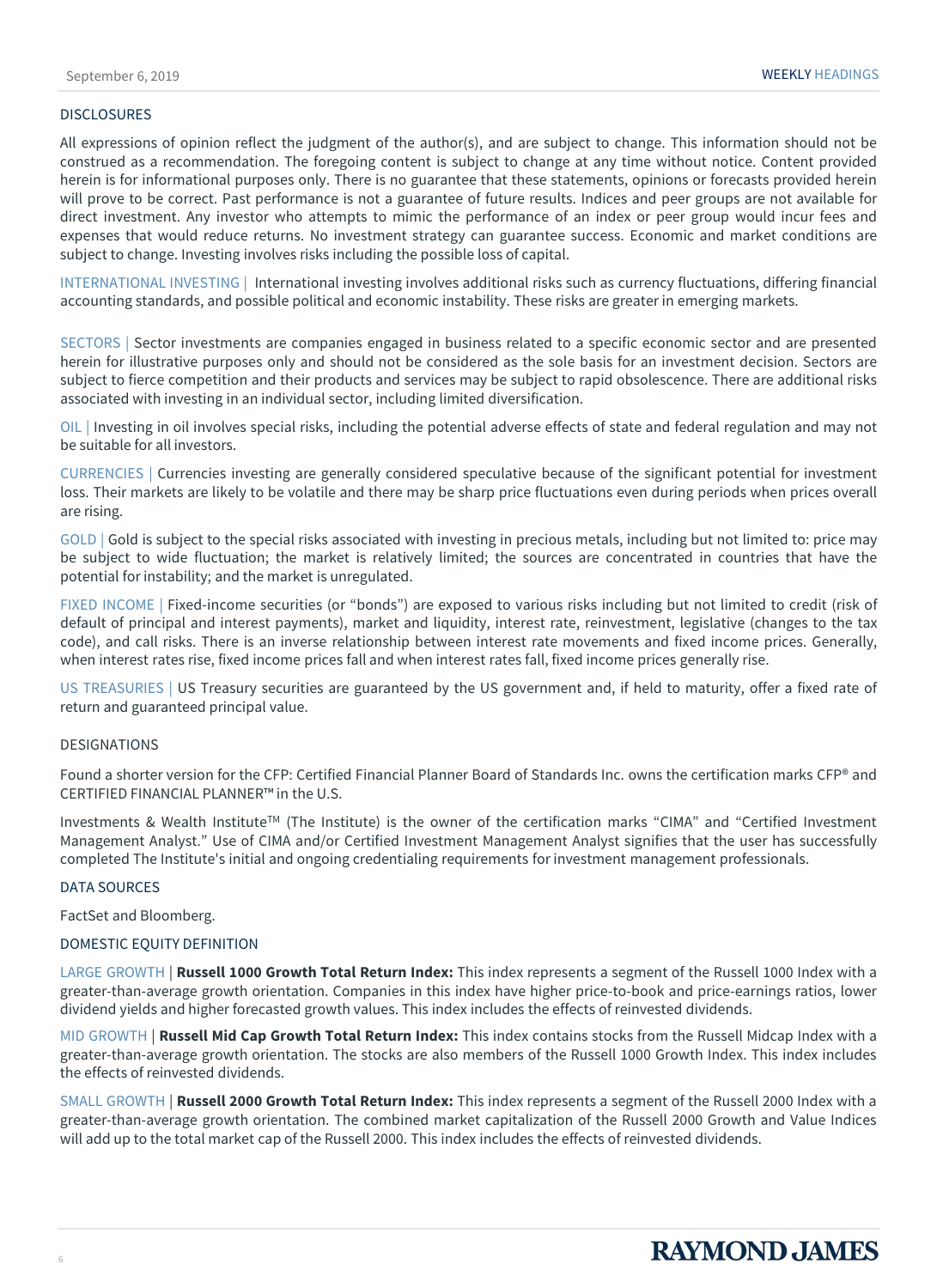LARGE BLEND | **Russell 1000 Total Return Index:** This index represents the 1000 largest companies in the Russell 3000 Index. This index is highly correlated with the S&P 500 Index. This index includes the effects of reinvested dividends.

MID BLEND | **Russell Mid Cap Total Return Index:** This index consists of the bottom 800 securities in the Russell 1000 Index as ranked by total market capitalization. This index includes the effects of reinvested dividends.

SMALL BLEND | **Russell 2000 Total Return Index:** This index covers 2000 of the smallest companies in the Russell 3000 Index, which ranks the 3000 largest US companies by market capitalization. The Russell 2000 represents approximately 10% of the Russell 3000 total market capitalization. This index includes the effects of reinvested dividends.

LARGE VALUE | **Russell 1000 Value Total Return Index:** This index represents a segment of the Russell 1000 Index with a lessthan-average growth orientation. Companies in this index have low price-to-book and price-earnings ratios, higher dividend yields and lower forecasted growth values. This index includes the effects of reinvested dividends.

MID VALUE | **Russell Mid Cap Value Total Return Index:** This index contains stocks from the Russell Midcap Index with a lessthan-average growth orientation. The stocks are also members of the Russell 1000 Value Index. This index includes the effects of reinvested dividends.

SMALL VALUE | **Russell 2000 Value Total Return Index:** This index represents a segment of the Russell 2000 Index with a lessthan-average growth orientation. The combined market capitalization of the Russell 2000 Growth and Value Indices will add up to the total market cap of the Russell 2000. This index includes the effects of reinvested dividends.

#### FIXED INCOME DEFINITION

AGGREGATE BOND | **Bloomberg Barclays US Agg Bond Total Return Index:** The index is a measure of the investment grade, fixed-rate, taxable bond market of roughly 6,000 SEC-registered securities with intermediate maturities averaging approximately 10 years. The index includes bonds from the Treasury, Government-Related, Corporate, MBS, ABS, and CMBS sectors.

HIGH YIELD | **Bloomberg Barclays US Corporate High Yield Total Return Index:** The index measures the USD-denominated, high yield, fixed-rate corporate bond market. Securities are classified as high yield if the middle rating of Moody's, Fitch and S&P is Ba1/BB+/BB+ or below.

CREDIT | **Bloomberg Barclays US Credit Total Return Index:** The index measures the investment grade, US dollardenominated, fixed-rate, taxable corporate and government related bond markets. It is composed of the US Corporate Index and a non-corporate component that includes foreign agencies, sovereigns, supranationals and local authorities.

MUNICIPAL | **Bloomberg Barclays Municipal Total Return Index:** The index is a measure of the long-term tax-exempt bond market with securities of investment grade (rated at least Baa by Moody's Investors Service and BBB by Standard and Poor's). This index has four main sectors: state and local general obligation bonds, revenue bonds, insured bonds, and prerefunded bonds.

DOW JONES INDUSTRIAL AVERAGE (DJIA) | The **Dow Jones Industrial Average (DJIA)** is an index that tracks 30 large, publiclyowned companies trading on the New York Stock Exchange (NYSE) and the NASDAQ.

NASDAQ COMPOSITE INDEX | The **Nasdaq Composite Index** is the market capitalization-weighted index of over 3,300 common equities listed on the Nasdaq stock exchange.

S&P 500 | The **S&P 500 Total Return Index:** The index is widely regarded as the best single gauge of large-cap U.S. equities. There is over USD 7.8 trillion benchmarked to the index, with index assets comprising approximately USD 2.2 trillion of this total. The index includes 500 leading companies and captures approximately 80% coverage of available market capitalization.

BLOOMBERG BARCLAYS CAPITAL AGGREGATE BOND TOTAL RETURN INDEX | This index represents securities that are SECregistered, taxable, and dollar denominated. The index covers the U.S. investment grade fixed rate bond market, with index components for government and corporate securities, mortgage pass-through securities, and asset-backed securities. The index is designed to minimize concentration in any one commodity or sector. It currently has 22 commodity futures in seven sectors. No one commodity can compose less than 2% or more than 15% of the index, and no sector can represent more than 33% of the index (as of the annual weightings of the components).

#### INTERNATIONAL EQUITY DEFINITION

EMERGING MARKETS EASTERN EUROPE | **MSCI EM Eastern Europe Net Return Index:** The index captures large- and mid-cap representation across four Emerging Markets (EM) countries in Eastern Europe. With 50 constituents, the index covers approximately 85% of the free float-adjusted market capitalization in each country.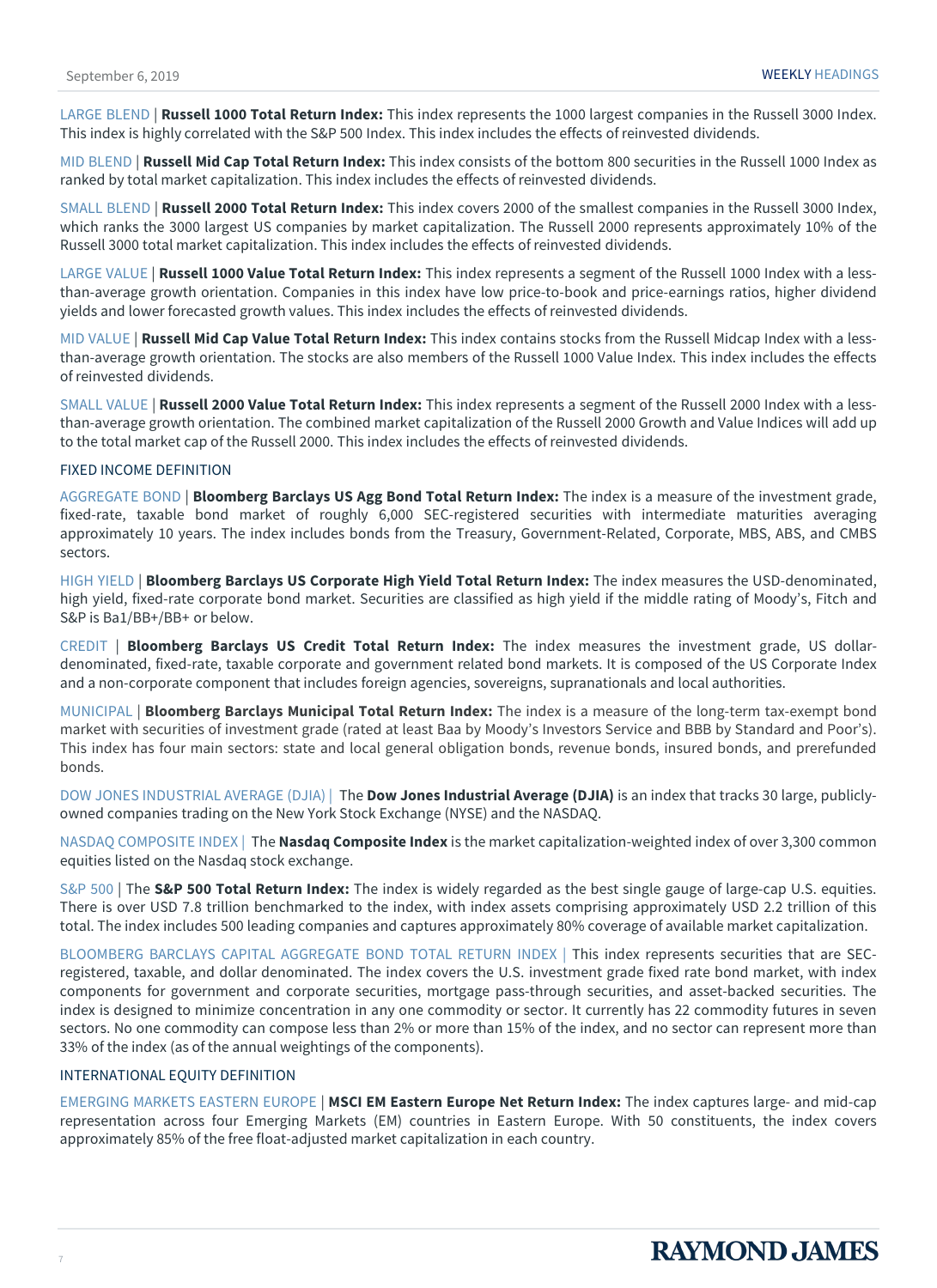EMERGING MARKETS ASIA | **MSCI EM Asia Net Return Index:** The index captures large- and mid-cap representation across eight Emerging Markets countries. With 554 constituents, the index covers approximately 85% of the free float-adjusted market capitalization in each country.

EMERGING MARKETS LATIN AMERICA | **MSCI EM Latin America Net Return Index:** The index captures large- and mid-cap representation across five Emerging Markets (EM) countries in Latin America. With 116 constituents, the index covers approximately 85% of the free float-adjusted market capitalization in each country.

EMERGING MARKETS | **MSCI Emerging Markets Net Return Index:** This index consists of 23 countries representing 10% of world market capitalization. The index is available for a number of regions, market segments/sizes and covers approximately 85% of the free float-adjusted market capitalization in each of the 23 countries.

PACIFIC EX-JAPAN | **MSCI Pacific Ex Japan Net Return Index:** The index captures large- and mid-cap representation across four of 5 Developed Markets (DM) countries in the Pacific region (excluding Japan). With 150 constituents, the index covers approximately 85% of the free float-adjusted market capitalization in each country.

JAPAN | **MSCI Japan Net Return Index:** The index is designed to measure the performance of the large and mid cap segments of the Japanese market. With 319 constituents, the index covers approximately 85% of the free float-adjusted market capitalization in Japan.

FOREIGN DEVELOPED MARKETS | **MSCI EAFE Net Return Index:** This index is designed to represent the performance of large and mid-cap securities across 21 developed markets, including countries in Europe, Australasia and the Far East, excluding the U.S. and Canada. The index is available for a number of regions, market segments/sizes and covers approximately 85% of the free float-adjusted market capitalization in each of the 21 countries.

EUROPE EX UK | **MSCI Europe Ex UK Net Return Index:** The index captures large and mid cap representation across 14 Developed Markets (DM) countries in Europe. With 337 constituents, the index covers approximately 85% of the free floatadjusted market capitalization across European Developed Markets excluding the UK.

MSCI EAFE | The **MSCI EAFE** (Europe, Australasia, and Far East) is a free float-adjusted market capitalization index that is designed to measure developed market equity performance, excluding the United States & Canada. The EAFE consists of the country indices of 22 developed nations.

#### INTERNATIONAL DISCLOSURES

FOR CLIENTS IN THE UNITED KINGDOM | For clients of Raymond James Financial International Limited (RJFI): This document and any investment to which this document relates is intended for the sole use of the persons to whom it is addressed, being persons who are Eligible Counterparties or Professional Clients as described in the FCA rules or persons described in Articles 19(5) (Investment professionals) or 49(2) (high net worth companies, unincorporated associations, etc.) of the Financial Services and Markets Act 2000 (Financial Promotion) Order 2005 (as amended)or any other person to whom this promotion may lawfully be directed. It is not intended to be distributed or passed on, directly or indirectly, to any other class of persons and may not be relied upon by such persons and is, therefore, not intended for private individuals or those who would be classified as Retail Clients.

FOR CLIENTS OF RAYMOND JAMES INVESTMENT SERVICES, LTD.: This document is for the use of professional investment advisers and managers and is not intended for use by clients.

FOR CLIENTS IN FRANCE | This document and any investment to which this document relates is intended for the sole use of the persons to whom it is addressed, being persons who are Eligible Counterparties or Professional Clients as described in "Code Monetaire et Financier" and Reglement General de l'Autorite des marches Financiers. It is not intended to be distributed or passed on, directly or indirectly, to any other class of persons and may not be relied upon by such persons and is, therefore, not intended for private individuals or those who would be classified as Retail Clients.

FOR CLIENTS OF RAYMOND JAMES EURO EQUITIES | Raymond James Euro Equities is authorised and regulated by the Autorite de Controle Prudentiel et de Resolution and the Autorite des Marches Financiers.

FOR INSTITUTIONAL CLIENTS IN THE EUROPEAN ECONOMIC AREA (EE) OUTSIDE OF THE UNITED KINGDOM | This document (and any attachments or exhibits hereto) is intended only for EEA institutional clients or others to whom it may lawfully be submitted.

FOR CANADIAN CLIENTS | This document is not prepared subject to Canadian disclosure requirements, unless a Canadian has contributed to the content of the document. In the case where there is Canadian contribution, the document meets all applicable IIROC disclosure requirements.